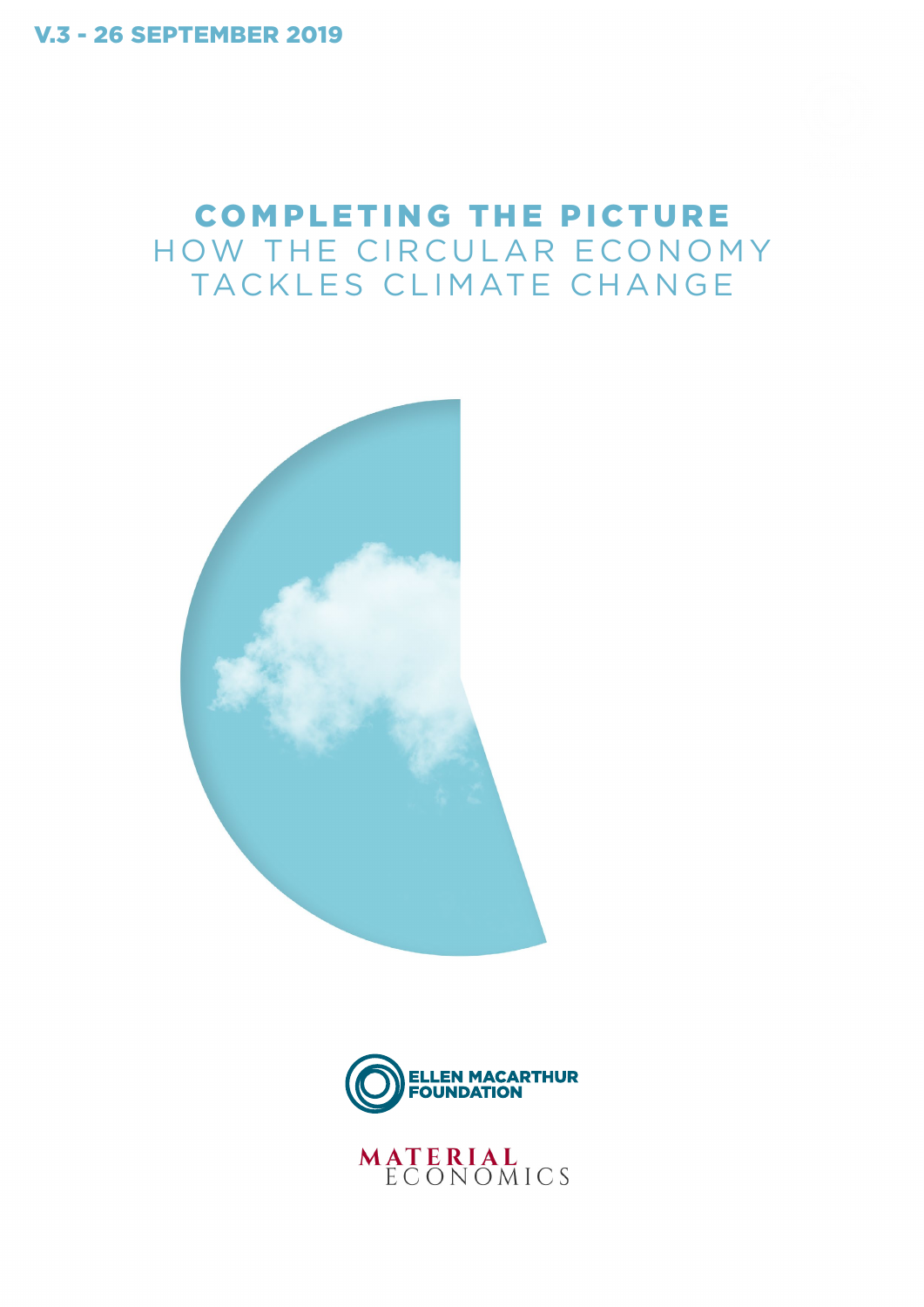**12**

## Executive summary

The current response to the global climate crisis represents an incomplete picture. This paper argues that putting in place a circular economy is a fundamental step towards achieving climate targets. Such a shift moves us beyond efforts to minimise emissions in our extractive linear system. It offers a systematic response to the crisis by both reducing emissions and increasing resilience to its effects. The benefits encompass meeting other goals such as creating more liveable cities, distributing value more widely in the economy, and spurring innovation. These attributes make the circular economy a potent contributor to achieving zero-carbon prosperity.

The world has woken up to the climate crisis, the effects of which are already being felt. The greenhouse gas emissions causing climate change are a product of our 'take-make-waste' extractive economy, which relies on fossil fuels and does not manage resources for the long-term. A step-change is needed to put the world on track to achieve zero emissions by 2050 to meet the 1.5˚C target set out in the Paris Agreement. Even if this target is met, costs to the global economy relating to climate change are projected to reach USD 54 trillion by 2100 and rise steeply with every further temperature increase. The incentive to meet the challenge is unquestionable.

To date, efforts to tackle the crisis have focused on a transition to renewable energy, complemented by energy efficiency. Though crucial and wholly consistent with a circular economy, these measures can only address 55% of emissions. The remaining 45% comes from producing the cars, clothes, food, and other products we use every day. These cannot be overlooked. The circular economy can contribute to completing the picture of emissions reduction by transforming the way we make and use products.

To illustrate this potential, this paper demonstrates how applying circular economy strategies in just five key areas (cement, aluminium, steel, plastics, and food) can eliminate almost half of the remaining emissions from the production of goods - 9.3 billion tonnes of  $CO<sub>2</sub>e$  in 2050 - equivalent to cutting current emissions from all transport to zero.

In industry, this transformation can be achieved by substantially increasing the use rates of assets, such as buildings and vehicles, and recycling the materials used to make them. This reduces the demand for virgin steel, aluminium, cement, and plastics, and the emissions associated with their production. In the food system, using regenerative agriculture practices and designing out waste along the whole value chain serve to sequester carbon in the soil and avoid emissions related to uneaten food and unused by-products.

This paper further finds that the circular economy has the potential to increase resilience to the physical effects of climate change. For example, in keeping materials in use, businesses can decouple economic activity from the consumption of raw materials vulnerable to climate risks, and therefore build greater flexibility. In the food system, regenerative agriculture improves the health of soil leading, for instance, to its greater capacity to absorb and retain water, increasing resilience against both intense rainfall and drought. More research on the size and nature of the opportunities in this area could reveal even greater potential.

As well as tackling both the causes and effects of climate change, the circular economy can help meet other UN Sustainable Development Goals, chief among them SDG12 (responsible consumption and production). It has been shown that the circular economy framework can improve air quality, reduce water contamination, and protect biodiversity. Its principles offer businesses a raft of innovation opportunities that reduce materials costs, increase asset utilisation, and respond to changing customer demands. Together, these attributes make a compelling case for seeing the circular economy not just as one option to consider in the quest to meet climate targets, but as a powerful solutions framework for a prosperous future.

Achieving the transformation will require concerted effort: no organisation can go about it alone. International institutions can put the circular economy squarely on the climate agenda, and give it the prominence afforded other important emissions-reduction activities such as energy efficiency and reforestation. Governments and cities can weave circular economy principles into their climate strategies. Businesses can scale opportunities that simultaneously create value in new ways and respond to climate change. Investors can mobilise capital towards businesses that actively reduce climate risk in their portfolios.

A complete picture of a thriving, zero-emissions economy is coming into focus: the mission now is to make it a reality.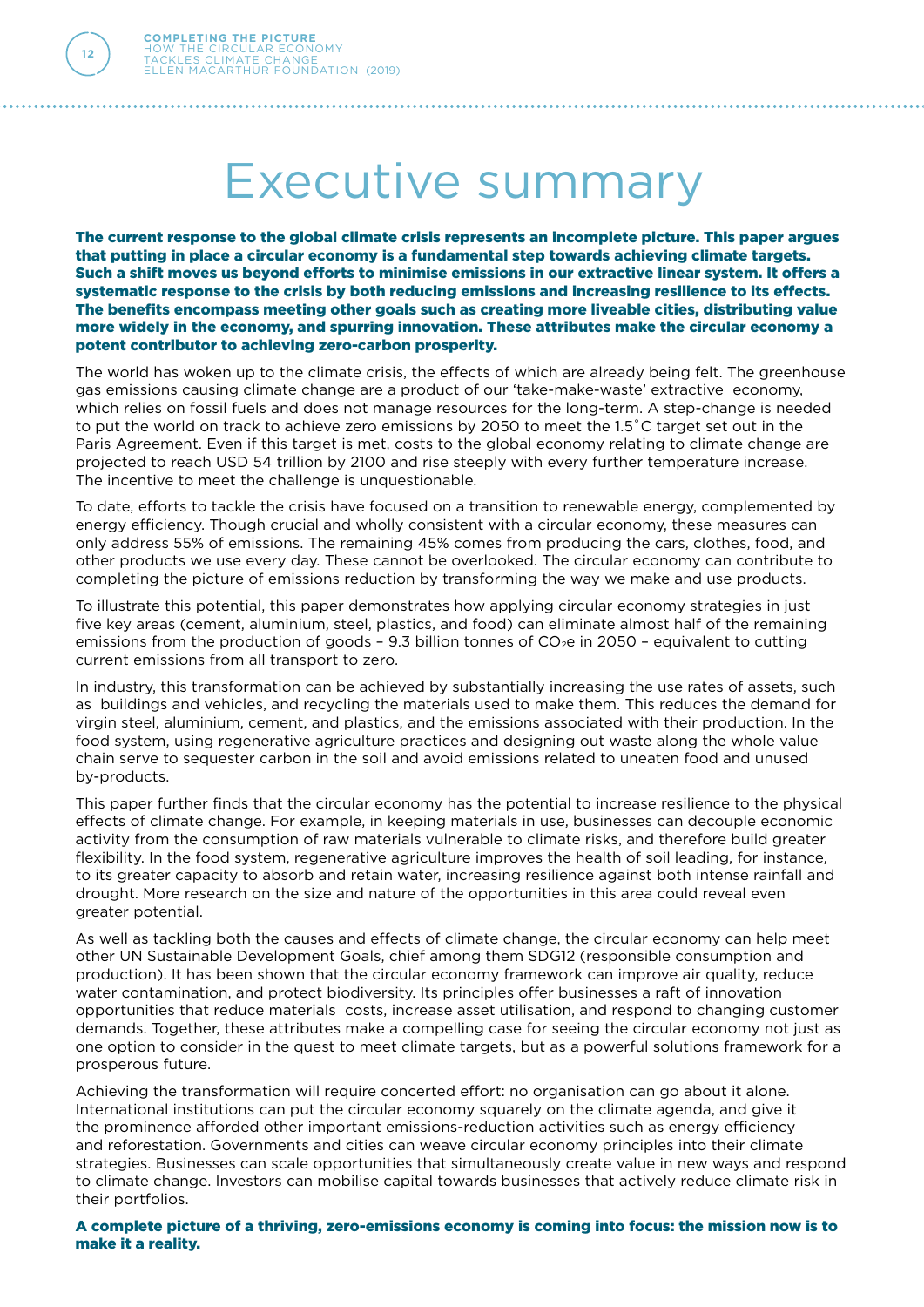**13**

## Key findings

Today's efforts to combat climate change have focused mainly on the critical role of renewable energy and energy-efficiency measures. However, meeting climate targets will also require tackling the remaining 45% of emissions associated with making products. A circular economy offers a systemic and cost effective approach to tackling this challenge. This paper shows that when applied to four key industrial materials (cement, steel, plastic and aluminium) circular economy strategies could help reduce emissions by 40% in 2050. When applied to the food system the reduction could amount to 49% in the same year. Overall such reductions could bring emissions from these areas 45% closer to their net-zero emission targets.



## COMPLETING THE PICTURE: TACKLING THE OVERLOOKED EMISSIONS